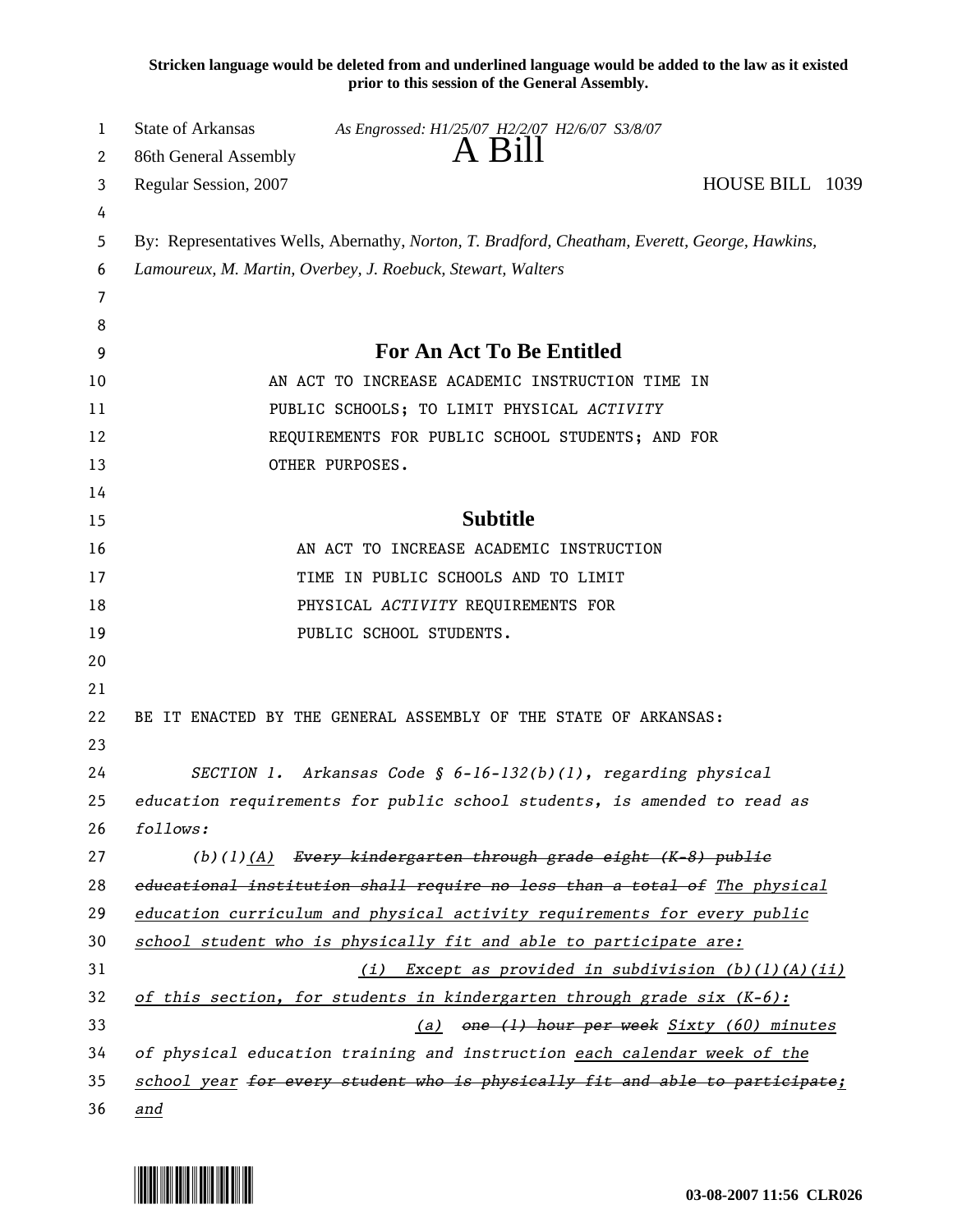| $\mathbf 1$ | (b) Ninety (90) minutes of physical activity                                      |  |  |
|-------------|-----------------------------------------------------------------------------------|--|--|
| 2           | each calendar week of the school year, which may include without limitation       |  |  |
| 3           | daily recess, physical education instruction in addition to the requirement       |  |  |
| 4           | of subdivision $(b)(1)(A)(i)(a)$ of this section, or intramural sports;           |  |  |
| 5           | (ii) For students in grades five through eight (5-8)                              |  |  |
| 6           | who attend a public school organized to teach grades five through eight (5-       |  |  |
| 7           | $8$ ), or any combination thereof, sixty (60) minutes of physical education       |  |  |
| 8           | training and instruction each calendar week of the school year or an              |  |  |
| 9           | equivalent amount of time in each school year, with no additional requirement     |  |  |
| 10          | for physical activity; and                                                        |  |  |
| 11          | (iii) For students in grades nine through twelve (9-                              |  |  |
| 12          | $12$ ), one-half ( $1/2$ ) unit of physical education as required for high school |  |  |
| 13          | graduation, with no additional requirement for physical activity.                 |  |  |
| 14          | (B) Nothing in subdivision $(b)(1)(A)$ of this section                            |  |  |
| 15          | prohibits:                                                                        |  |  |
| 16          | (i) A public school student's elective enrollment or                              |  |  |
| 17          | voluntary participation in physical activity or physical education as a part      |  |  |
| 18          | of public school curriculum or extra-curricular activities; or                    |  |  |
| 19          | (ii) A school district's decision to require physical                             |  |  |
| 20          | education instruction or physical activity in excess of the amounts               |  |  |
| 21          | identified in subdivision (b)(1) of this section.                                 |  |  |
| 22          |                                                                                   |  |  |
| 23          | SECTION 2. Arkansas Code $\S$ 6-16-132, concerning the physical education         |  |  |
| 24          | curriculum requirement for public schools, is amended to add an additional        |  |  |
| 25          | subsection to read as follows:                                                    |  |  |
| 26          | (g) The State Board of Education shall submit to the House Interim                |  |  |
| 27          | Committee on Education and the Senate Interim Committee on Education for the      |  |  |
| 28          | committees' review any proposed rules regarding physical education or             |  |  |
| 29          | physical activity standards for grades kindergarten through twelve (K-12)         |  |  |
| 30          | developed pursuant to this section that exceed the maximums identified in         |  |  |
| 31          | subdivision (b)(1) of this section.                                               |  |  |
| 32          |                                                                                   |  |  |
| 33          | SECTION 3. Arkansas Code § 20-7-135(f), concerning the nutrition and              |  |  |
| 34          | physical education standards for public school children, is amended to read       |  |  |
| 35          | as follows:                                                                       |  |  |
| 36          | The Department of Education and the division shall report<br>(f)(1)               |  |  |